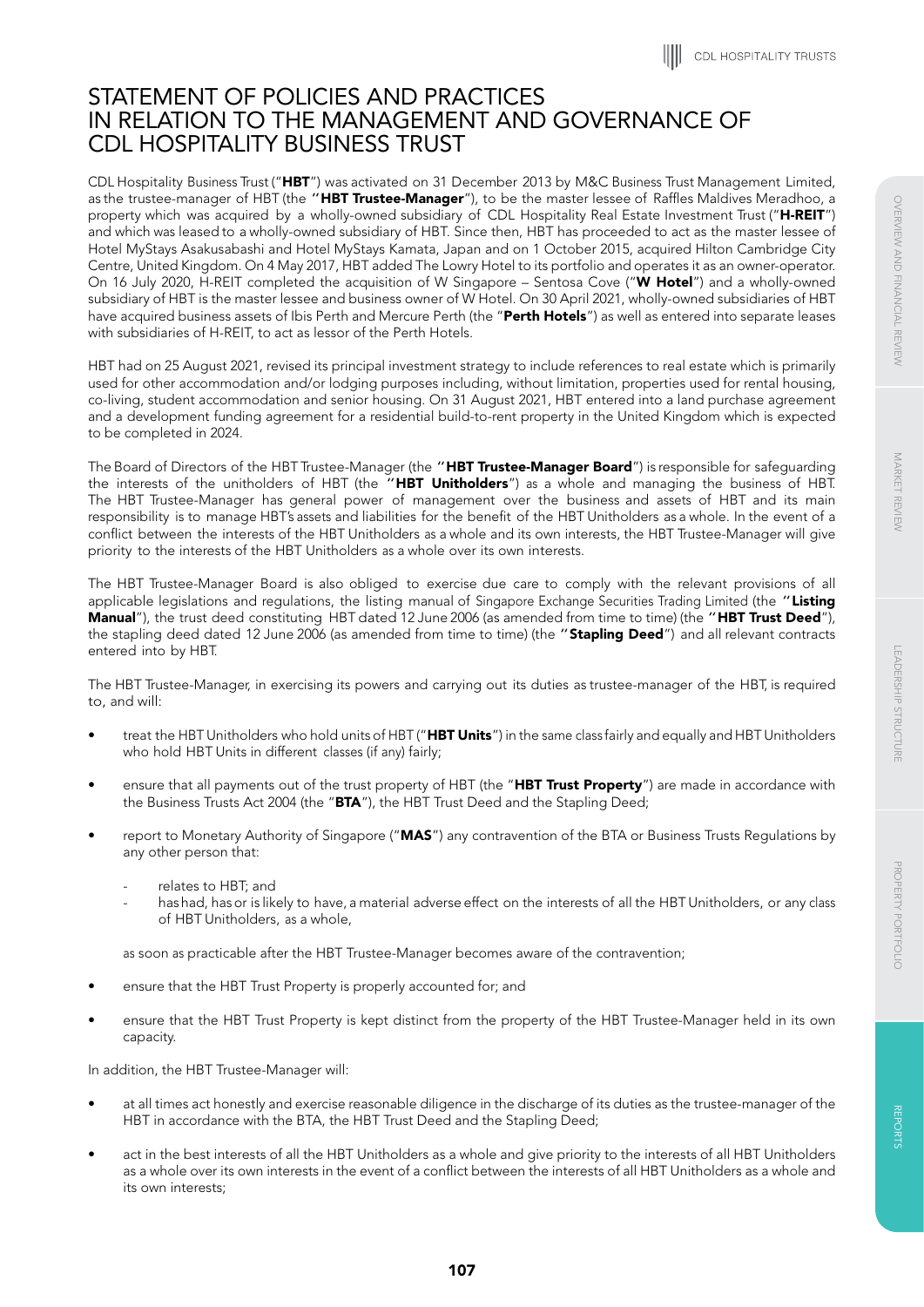- not make improper use of any information acquired by virtue of its position as the HBT Trustee-Manager to gain, directly or indirectly, an advantage for itself or for any other person to the detriment of the HBT Unitholders;
- hold the HBT Trust Property on trust for all HBT Unitholders as a whole in accordance with the terms of the HBT Trust Deed;
- adhere with the business scope of HBT as set out in the HBT Trust Deed;
- review interested person transactions in relation to HBT;
- review expense and cost allocations payable to the HBT Trustee-Manager in its capacity as trustee-manager of HBT out of the HBT Trust Property and ensure that fees and expenses charged to HBT are appropriate and in accordance with the HBT Trust Deed; and
- comply with the BTA and the Listing Manual.

The MAS has also granted the HBT Trustee-Manager an exemption from compliance with Section 10(2)(a) of the BTA and the directors of the HBT Trustee-Manager (the "HBT Trustee-Manager Directors") from compliance with Section 11(1) (a) of the BTA subject to the condition that for the duration of the time that the HBT Units are stapled to the units of H-REIT, the HBT Trustee-Manager and HBT Trustee-Manager Directors shall act in the best interests of all the holders of the stapled securities of CDL Hospitality Trusts.

The HBT Trustee-Manager Board, in exercising its power and carrying out its duties as trustee-manager of HBT, has put in place measures to ensure that:

- the HBT Trust Property is properly accounted for and is kept distinct from the property held by the HBT Trustee-Manager in its own capacity;
- the business scope of HBT as set out in the HBT Trust Deed has been adhered to;
- potential conflicts between the interests of the HBT Trustee-Manager and the interests of the HBT Unitholders as a whole are appropriately managed;
- interested person transactions are transparent, properly recorded and disclosed;
- expenses and cost allocations payable to the HBT Trustee-Manager out of the HBT Trust Property, and the fees and expenses charged to HBT are appropriate and are made in accordance with the HBT Trust Deed; and
- the BTA, Business Trusts Regulations and the Listing Manual have been complied with.

The HBT Trustee-Manager has also adopted a set of corporate governance practices as set out on pages 88 to 106 of this Annual Report.

#### HBT TRUST PROPERTY PROPERLY ACCOUNTED FOR

To ensure that the HBT Trust Property is properly accounted for and is kept distinct from the property held by the HBT Trustee-Manager in its own capacity, the accounting records of HBT are kept separate and distinct from the accounting records of the HBT Trustee-Manager. The Trustee-Manager maintains different bank accounts in its own capacity and in its capacity as the Trustee-Manager of HBT. Regular internal reviews are also carried out to ascertain that all Trust Property of HBT has been fully accounted for.

Each of the financial statements of HBT and HBT Trustee-Manager are approved by the HBT Trustee-Manager Directors on a half-yearly basis. Each of the financial statements of HBT and HBT Trustee-Manager are also kept separate and distinct and are duly audited by external auditors on an annual basis to ensure that the HBT Trust Property is properly accounted for and the HBT Trust Property is kept distinct from the property of the HBT Trustee-Manager held in its own capacity.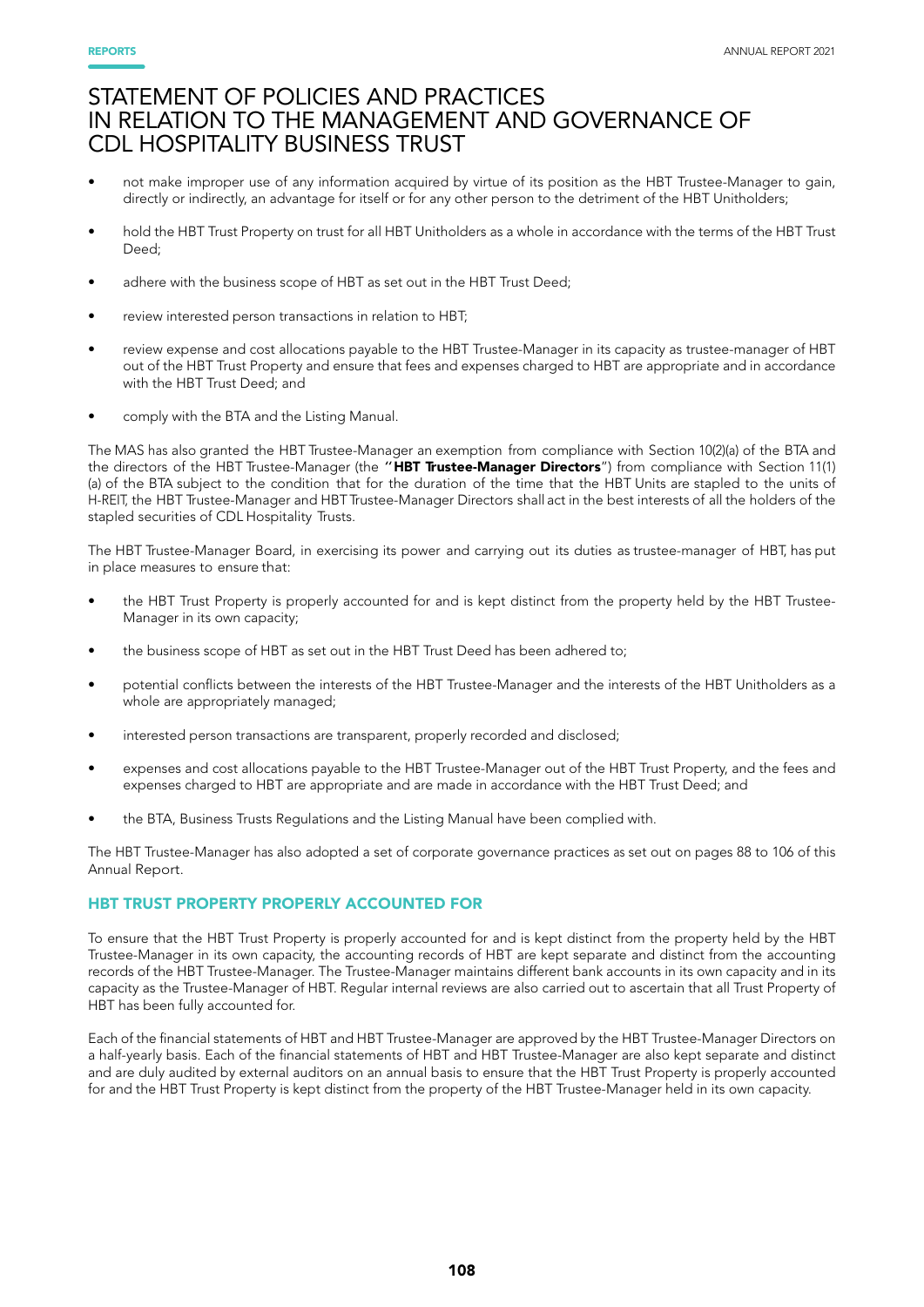### ADHERENCE TO BUSINESS SCOPE

The HBT Trustee-Manager Board reviews and approves all authorised businesses undertaken by HBT so as to ensure its adherence to the business scope under the HBT Trust Deed. Such authorised businesses include:

- (i) the investment in, development of, operation of and/or management of real estate and real estate related assets and all activities, concerns, functions and matters reasonably incidental thereto;
- (ii) acquisition, disposition, ownership, management, operation, finance leasing and leasing of real estate and real estate related assets and all activities, concerns, functions and matters reasonably incidental thereto; and
- (iii) any business, undertaking or activity associated with, incidental and/or ancillary to the carrying on of the businesses referred to in paragraphs (i) and (ii),

whether directly, indirectly through subsidiaries or in the form of joint ventures together with other parties.

Management provides regular updates to the Board and the Audit and Risk Committee of the HBT Trustee-Manager about potential projects that it is looking into on behalf of HBT and the Board and the Audit and Risk Committee of the HBT Trustee-Manager ensure that all such projects are within the permitted business scope under the HBT Trust Deed. Prior to the carrying out of any significant business transactions, the Board, the Audit and Risk Committee and/or management of the HBT Trustee-Manager will have careful regard to the provisions of the HBT Trust Deed and when in doubt, will seek advice from professional advisers.

### POTENTIAL CONFLICTS OF INTEREST

The HBT Trustee-Manager is not involved in any other businesses other than managing HBT. All potential conflicts of interest, as and when they arise, will be identified by the HBT Trustee-Manager Board and management, and will be reviewed accordingly.

As the HBT Trustee-Manager is an indirect wholly-owned subsidiary of Millennium & Copthorne Hotels Limited (the "Sponsor"), being the sponsor and controlling unitholder of HBT, there may be potential conflicts of interest between HBT, the HBT Trustee-Manager and the Sponsor.

The HBT Trustee-Manager has instituted, among others, the following procedures to deal with issues of conflicts of interest:

- The HBT Trustee-Manager Board comprises five independent directors who do not have management or business relationships with the HBT Trustee-Manager and are independent from the substantial shareholder of the HBT Trustee-Manager. The independent directors form the majority of the HBT Trustee-Manager Board. This allows the HBT Trustee-Manager Board to examine independently and objectively, any potential issue of conflicts of interest arising between the HBT Trustee-Manager in its own capacity and the HBT Unitholders as a whole.
- Employees, if any, are directly employed by the HBT Trustee-Manager.
- All resolutions in writing of the HBT Trustee-Manager Directors in relation to matters concerning HBT must be approved by all the HBT Trustee-Manager Directors.
- In respect of matters in which the Sponsor and/or its subsidiaries has an interest, direct or indirect, any nominees appointed by the Sponsor and/or its subsidiaries to the HBT Trustee-Manager Board to represent its/their interests will abstain from voting. In such matters, the quorum shall comprise a majority of the independent HBT Trustee-Manager Directors and shall exclude nominee director of the Sponsor and/or its subsidiaries.
- In respect of matters in which an HBT Trustee-Manager Director or his Associates (as defined in the Listing Manual) has an interest, direct or indirect, such interested Director shall abstain from voting. In such matters, the quorum must comprise a majority of the HBT Trustee-Manager Directors and must exclude such interested director.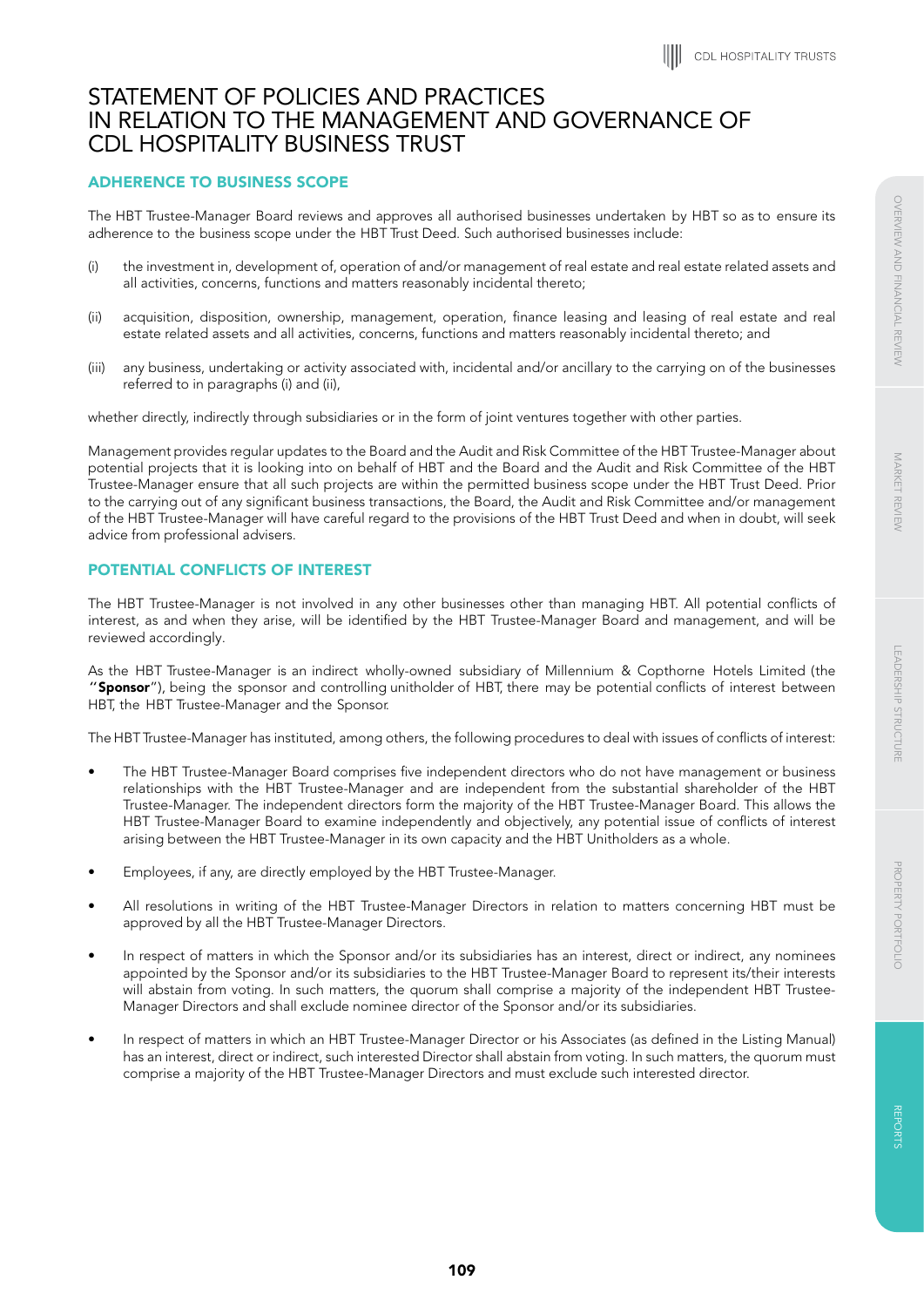• Where matters concerning HBT relate to transactions to be entered into by the HBT Trustee-Manager for and on behalf of HBT with an interested person of the HBT Trustee-Manager or HBT (which would include relevant associates thereof), the Audit and Risk Committee is required to consider the terms of such transactions (except transactions under agreements which are deemed to have been specifically approved by HBT Unitholders upon purchase of HBT Units) to satisfy itself that such transactions are conducted on normal commercial terms, are not prejudicial to the interests of HBT and the HBT Unitholders, and are in compliance with all applicable requirements of the Listing Manual and the BTA relating to the transactions in question. If the HBT Trustee-Manager is to sign any contract with an interested person of the HBT Trustee-Manager or HBT, the HBT Trustee-Manager will review the contract to ensure that it complies with the provisions of the Listing Manual and the BTA relating to interested person transactions (as may be amended from time to time) as well as any other guidelines as may from time to time be prescribed to apply to business trusts.

#### PRESENT AND ONGOING INTERESTED PERSON TRANSACTIONS

#### (i) Exempted Agreements

The fees and charges payable by HBT to the HBT Trustee-Manager under the HBT Trust Deed are considered interested person transactions which are deemed to have been specifically approved by the HBT Unitholders upon their purchase of the HBT Units, to the extent that there are no subsequent changes to the rates and/or bases of the fees charged thereunder which will adversely affect HBT.

#### (ii) Future Interested Person Transactions

Depending on the materiality of the transaction, HBT may make a public announcement of or obtain prior approval of the HBT Unitholders for such a transaction. If necessary, the HBT Trustee-Manager Board may make a written statement in accordance with the resolution of the HBT Trustee-Manager Board and signed by at least two HBT Trustee-Manager Directors on behalf of the HBT Trustee-Manager Board certifying that, *inter alia*, such interested person transaction is not detrimental to the interests of the HBT Unitholders as a whole, based on the circumstances at the time of the transaction.

The HBT Trustee-Manager may, in future, seek an annual general mandate from the HBT Unitholders for recurrent transactions of revenue or trading nature or those necessary for the day-to-day operations with interested persons, and all transactions would then be conducted under such a general mandate for that relevant financial year. In seeking such an annual general mandate, the HBT Trustee-Manager may appoint an independent financial adviser to render an opinion as to whether the methods or procedures for determining the transaction prices contemplated under the annual general mandate are sufficient, in an effort to ensure that such transactions will be carried out on normal commercial terms and will not be prejudicial to the interests of HBT and the HBT Unitholders.

The HBT Trustee-Manager has in place an internal control system as well as policies and procedures to ensure that all future interested person transactions will be undertaken on an arm's length basis, on normal commercial terms, will not be prejudicial to the interests of HBT and its minority Unitholders, and will be in accordance with all applicable requirements of the BTA, the Listing Manual and all applicable guidelines as may from time to time be prescribed to apply to business trusts relating to the transaction in question.

Management identifies interested person transactions in relation to HBT. The HBT Trustee-Manager maintains a register to record all interested person transactions which are entered into by HBT. The HBT Trustee-Manager incorporates into its plan a review of all interested person transactions entered into by HBT during the financial year. The Audit and Risk Committee reviews at least quarterly in each financial year the interested person transactions entered into during such quarterly period to ascertain that the guidelines and procedures established to monitor interested person transactions have been complied with. The review includes the examination of the nature of the transactions and their supporting documents or such other data that the Audit and Risk Committee deems necessary. If a member of the Audit and Risk Committee has an interest in a transaction, he or she will abstain from participating in the review and approval process in relation to that transaction.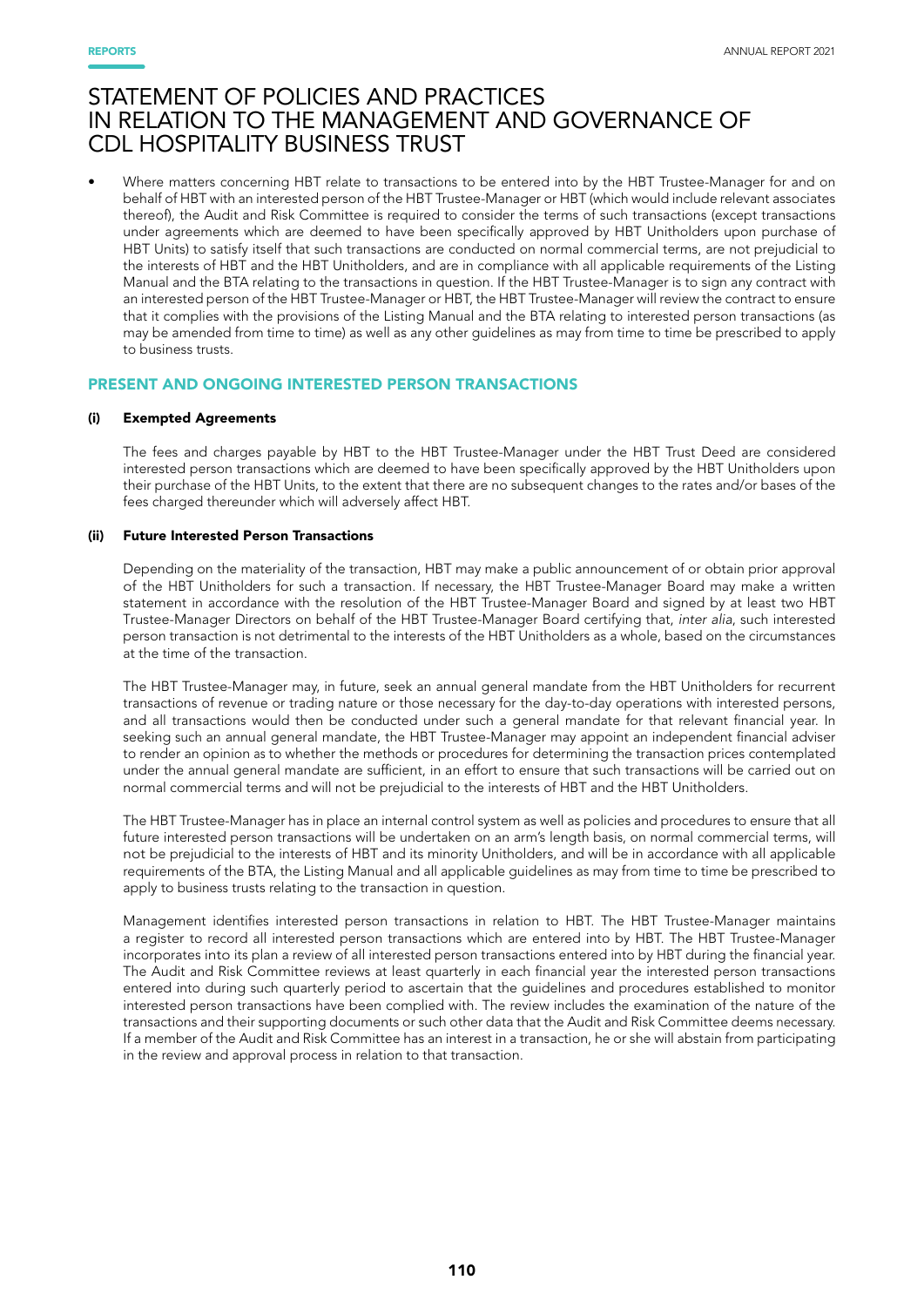In addition, all such interested person transactions conducted and any contracts entered into by the HBT Trustee-Manager on behalf of HBT with an interested person of the HBT Trustee-Manager or HBT, shall comply with and be in accordance with all applicable requirements of the Listing Manual, Business Trusts Regulations and the BTA as well as such other guidelines as may from time to time be prescribed to apply to business trusts.

In particular, when HBT acquires assets from the Sponsor or parties related to the Sponsor in future, the HBT Trustee-Manager will obtain valuations from independent parties. In any event, interested person transactions entered into by HBT, depending on the materiality of such transactions, may be publicly announced or, as the case may be, approved by HBT Unitholders, and will, in addition, be:

- reviewed and recommended by the Audit and Risk Committee of the HBT Trustee-Manager, which comprises only independent directors; and
- decided by the HBT Trustee-Manager Board, of which more than half of the directors are independent directors.

### FEES AND EXPENSES CHARGED TO HBT ARE APPROPRIATE AND IN ACCORDANCE WITH THE HBT TRUST DEED

The HBT Trustee-Manager is entitled under the HBT Trust Deed to a management fee comprising a base fee of up to a maximum of 0.25% per annum of the value of the HBT Trust Property and a performance fee of up to a maximum of 5.0% per annum of HBT's net property income. For the purpose of calculating the management fee, if HBT holds only a partial interest in an investment from which such profit is derived, such profit shall be pro-rated in proportion to the partial interest held.

The management fee is payable to the HBT Trustee-Manager in the form of cash and/or Stapled Securities or (as the case may be) HBT Units as the HBT Trustee-Manager may elect, and in such proportion and for such period as may be determined by the HBT Trustee-Manager.

Under the HBT Trust Deed, if the value of the HBT Trust Property is at least S\$50.0 million, a maximum of 0.1% per annum of the value of the HBT Trust Property (if any), subject to a minimum fee of S\$10,000 per month, excluding out-of-pocket expenses and goods and services tax, is payable to the HBT Trustee-Manager as trustee fee. For the purpose of calculating the management fee, if HBT holds only a partial interest in any of HBT Trust Property, such HBT Trust Property shall be prorated in proportion to the partial interest held.

The trustee fee is payable to the HBT Trustee-Manager in arrears on a monthly basis in the form of cash.

The HBT Trustee-Manager is also entitled to receive an acquisition fee at the rate of up to a maximum of 0.75% of the acquisition price for acquisition from interested persons and at a rate of up to a maximum of 1.0% of the acquisition price for all other acquisitions directly or indirectly by HBT (pro-rated if applicable to the proportion of HBT's interest in the authorised investment acquired).

The acquisition fee is payable to the HBT Trustee-Manager in the form of cash and/or Stapled Securities or (as the case may be) HBT Units as the HBT Trustee-Manager may elect, and in such proportion and for such period as may be determined by the HBT Trustee-Manager.

The HBT Trustee-Manager is also entitled to a divestment fee at the rate of up to a maximum of 0.5% of the sale price of any divestment directly or indirectly by HBT (pro-rated if applicable to the proportion of HBT's interest).

Any increase in the rate or any change in structure of the HBT Trustee-Manager's management fee, trustee fee, the acquisition fee or the divestment fee, must be approved by an extraordinary resolution passed at a meeting of HBT Unitholders duly convened and held in accordance with the provisions of the HBT Trust Deed.

The table below sets out the fees earned by the HBT Trustee-Manager for the financial year ended 31 December 2021.

| <b>Fee</b>     | <b>Amount (S\$'000)</b> | % in Cash | % in Units |
|----------------|-------------------------|-----------|------------|
| Management Fee | 854                     | 20%       | 80%        |
| Trustee Fee    | 243                     | 100%      | 0%         |